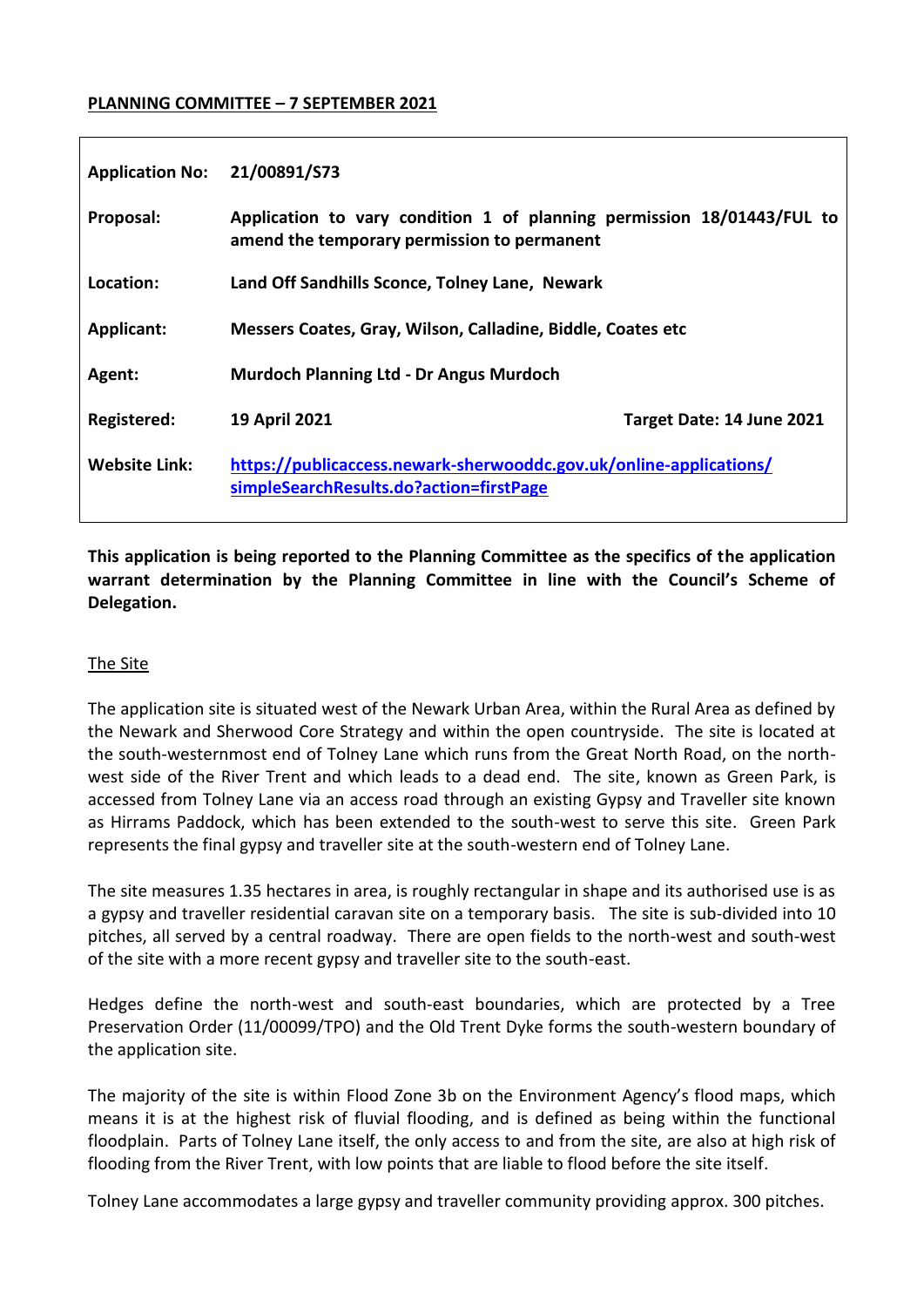#### Relevant Site History

# **18/01443/FUL**

Application for the variation of condition 1, to make the temporary permission permanent, attached to planning permission 12/00562/FUL granted on appeal at Plots 1-10 Green Park, Tolney Lane (PI Ref: APP/B3030/C/12/2186072 and APP/B3030/A/12/2186071) (Change of use from paddock to gypsy and traveller residential caravan site - retrospective). Temporary permission was extended for a further 3 years until 30 Nov 2021.

# **17/00954/FUL**

Removal of part of condition 1 attached to planning permission 12/00562/FUL (Change of use from paddock to gypsy and traveller residential caravan site) to allow the site to be permanent, refused 02.07.2018 by Planning Committee for the following reason:

"The proposed development represents highly vulnerable development that would be located within Flood Zone 3b and therefore would be inappropriate and should not be permitted in accordance with the National Planning Policy Framework and the PPG. The NPPF states that all development should be directed towards areas at lower risk of flooding. When temporary permission was first granted on this site there were no available Gypsy & Traveller sites in areas at lower risk of flooding. Whilst the Local Planning Authority cannot currently demonstrate a five year supply of pitches, the shortfall of 2 pitches is not considered significant or severe. The purpose of granting temporary consent was to cater for the applicant's immediate accommodation needs whilst allowing for the possibility of identifying other sites at lesser risk of flooding. The temporary consent still has almost 8 months to run (up to 30th September 2018) and the Authority is pro-actively pursuing the identification of a suitable site to meet future gypsy and traveller needs within, or adjoining, the Newark Urban Area. Although there would be some social and economic factors which would weigh in favour of the proposal it is not considered that these, in combination with the supply position, are sufficient to outweigh the severe flood risk and warrant the granting of permanent consent.

In the opinion of the Local Planning Authority, to allow permanent occupation of the site at such high risk of flooding would therefore place both the occupants of the site and members of the emergency services at unnecessary risk and be contrary to the National Planning Policy Framework and the Planning Practice Guidance, Core Policies 5 and 10 of the Newark and Sherwood Core Strategy and Policy DM5 of the Allocations and Development Management DPD."

# **14/01640/FULM**

Remove/Vary conditions 5 and 6 attached to the planning permission granted on appeal at Plots 1- 10 Green Park, Tolney Lane (PI Ref: APP/B3030/C/12/2186072 and APP/B3030/A/12/2186071; NSDC Ref: 12/00562/FUL). Condition 5 required the removal of all solid walls and close boarded timber fences from site and replacement with post and rail fences within 3 months of the date of the permission and Condition 6 required the ground level within Pitch 8 to be reduced within 3 months of the permission. This application was refused by Planning Committee 18.12.2015 on grounds of failure to demonstrate it would result in no increased flood risk.

# **12/00562/FUL**

Change of use from paddock to gypsy and traveller residential caravan site (retrospective), refused by Planning Committee 12.10.2012 on grounds of impact on flood risk, harm to open countryside and prematurity. Following an extensive Public Inquiry the Inspector resolved 10.06.2014 to grant temporary planning permission for 5 years until 30 September 2018 (PI Ref: APP/B3030/C/12/2186072 and APP/B3030/A/12/2186071).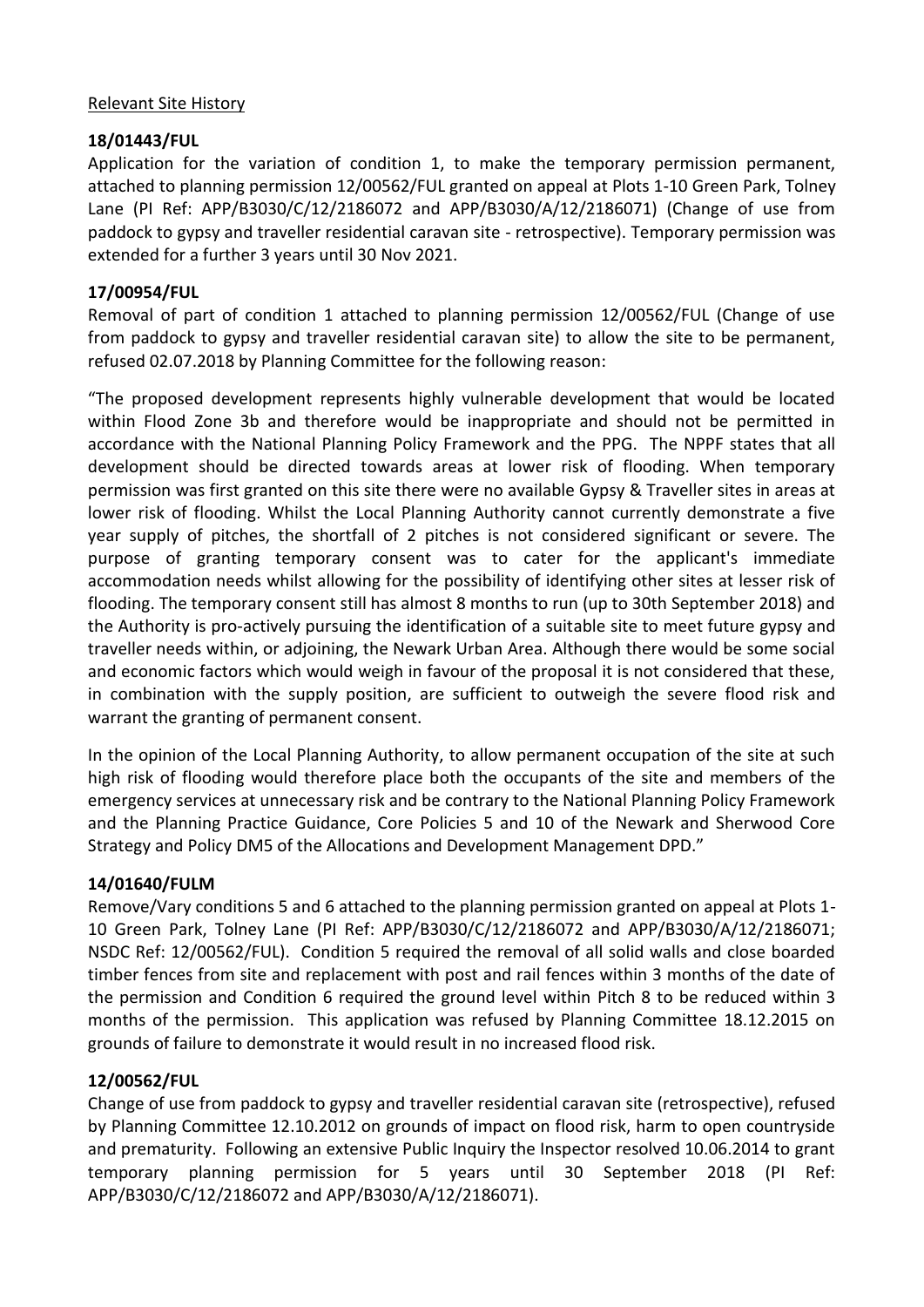#### The Proposal

Planning permission is sought to vary Condition 1 attached to the current permission under reference 18/01443/FUL to allow the gypsy and traveller use to become permanent rather than continue on a temporary basis.

Condition 1 states:

"The use hereby permitted shall be carried on only by the following and their resident dependents:

- Steven and/or Cherylanne Coates;
- Adam and/or Florence Gray
- Zadie Wilson (soon to be Knowles) and/or Joe Knowles
- Danny and/or Marie Knowles
- Richard and/or Theresa Calladine
- Edward and/or Margaret Biddle
- Steven and/or Toni Coates and Peter Jones
- Amos and/or Jaqueline Smith
- John and/or Kathy Hearne
- Susie and/or Billy Wiltshire

And shall be for a limited period being the period up to 30 November 2021, or the period during which the land is occupied by them, whichever is the shorter. When the land ceases to be occupied by those named in this condition 1, or on 30 November 2021, whichever shall first occur, the use hereby permitted shall cease and all caravans, materials and equipment brought on to the land, or works undertaken to it in connection with the use shall be removed and the land restored to its condition before the development took place in accordance with a scheme approved under condition 7 hereof.

Reason: In the recognition of the current need for gypsy and traveller sites within the district and to allow for further assessment of alternative sites to meet this need including sites at less risk of flooding in accordance with the aims of Core Policy 10."

In support of the application the agent has submitted the following comments:-

*"As you know the site has been occupied without any problems since 2013 and has been subject to a series of temporary consents, the most recent of which was approved by your authority in 2018. In the Officer's Report for that application it states:*

*"The Inspector examining the Amended Core Strategy has reached the view, as set out in posthearing note 4 (issued 8 May 2018), that "the GTAA is very likely to have underestimated need which means that the number of pitches set out in Draft Core Policy 4, which is based on the GTAA is insufficient."*

*This is enlarged upon later in that Report as follows:*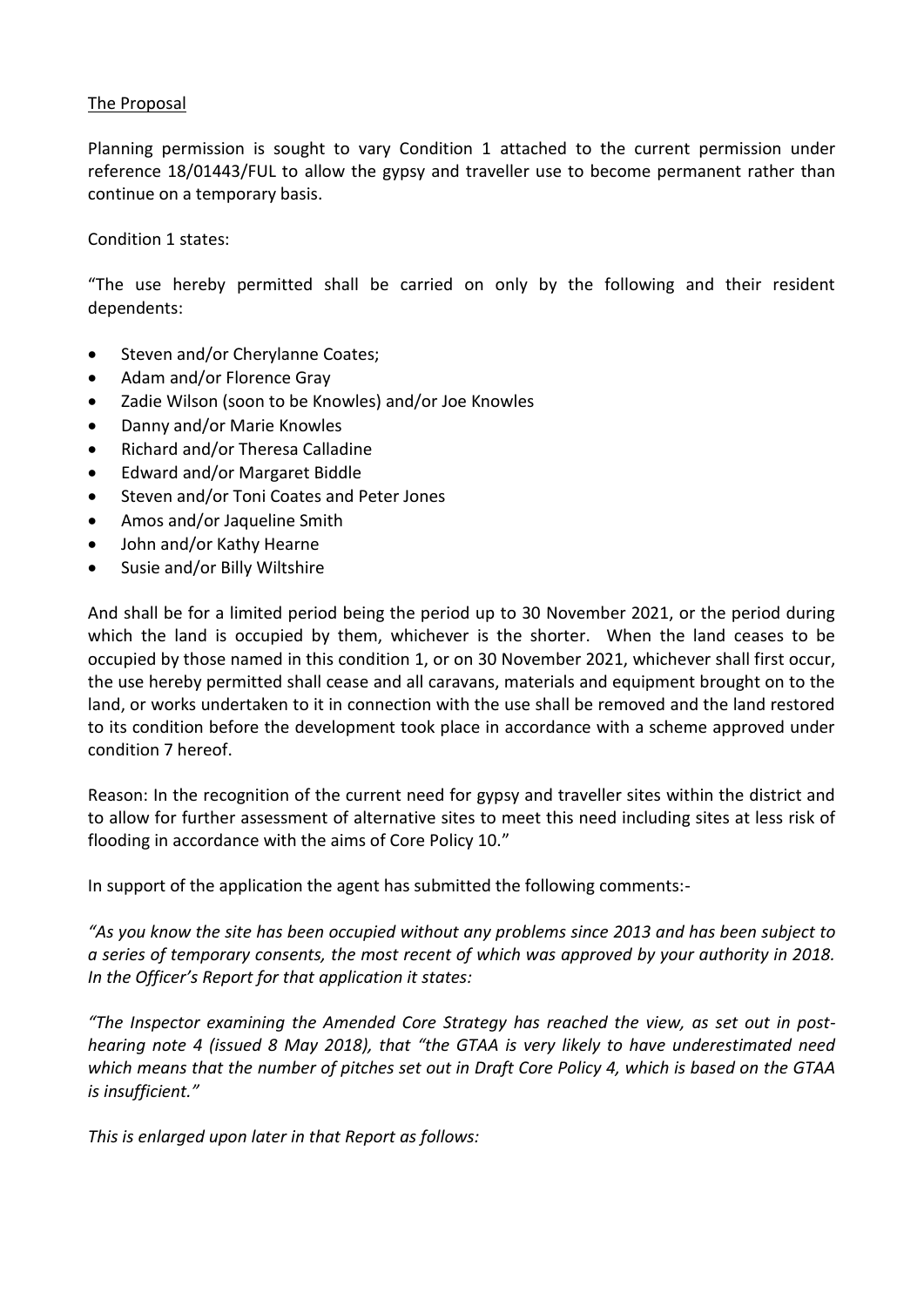*"Whilst as a result of the Amended Core Strategy examination the precise level of need cannot be currently defined it is clear is that there is unmet need. Given the circumstances it is also the case that the Council is unable to demonstrate a five year supply of sites. Therefore the contribution the proposals would contribute towards meeting future need and the current supply position ought to weigh heavily in their favour.*

*Whilst the Plan Review will result in the need for a new GTAA to be carried out in the short term (over the next 2 years) and subsequent site allocations (in the forthcoming DPD) being based on the new GTAA, the current level of need cannot be accurately calculated. However, what is clear is that it will result in an identification of unmet need (precise quantum yet to be identified) and in determining this application now appropriate weight must be afforded to this consideration in favour of the application. In addition to an unmet need, there are currently no other sites with planning permission, and no allocated sites identified and consequently the Council does not have a five year supply of sites. This weighs heavily in support of this proposal."*

## *The Report concluded:*

*"The recommendation to Members is that a further temporary permission be granted for a further 3 year period, to allow the applicant's immediate accommodation needs to continue to be met, whilst the extent of future need is quantified and more appropriate land identified through the Development Plan process. This would tie in with the Allocations and Development Management DPD which is forecast for adoption in November 2020."*

*The reason only a temporary rather than a permanent permission was granted was because unmet*  [need] *was still unquantified at that time and therefore flood risk was considered to outweigh that unquantified need. Since then, the 2020 GTAA has been published in June of this year (attached) which discloses a substantial level of unmet need of some 169 pitches. This means that need is now quantified. No alternative sites have been identified and no allocations made to meet these considerable needs. Each of these factors attract substantial weight.*

*In terms of flood risk, since the 2018 permission, the Applicants' Flood Risk expert Ian Walton and I were involved in an Appeal for a Travellers site that was, like here, located in FZ3b (that site was also in the Green Belt) and where mitigation was by way of evacuation (as proposed here since 2014). I attach that Appeal Decision dated January 2020 from which you will see that the Secretary of State granted a permanent, non-personal planning permission. Need in that case was for just 21 pitches, unlike the 169 pitches required in Newark.*

*It is therefore now clear that the material considerations have changed significantly since the 2018 approval:* 

- *1. Need was unquantified in 2018; the 2020 GTAA establishes an unmet need of 169 pitches;*
- *2. The 2018 Report indicated that allocations to meet need would be in place by November 2020; currently (April 2021) no such allocations have been made;*
- *3. The position in 2018 was that flood risk outweighed an unquantified need; there is recent authority from the Secretary of State that Traveller sites can be permanently located in FZ3b.*

*This is a well-run site of long-standing that that the Officer's Report accepts is in a sustainable location. In the 6 years the site has been occupied, the residents have become part and parcel of the local community and have demonstrated by their actions that they are good neighbours. Approving this application would resolve the accommodation needs of 10 Traveller families on a Previously Developed Site, whilst reducing unmet need and making a meaningful contribution to the required 5 year supply.*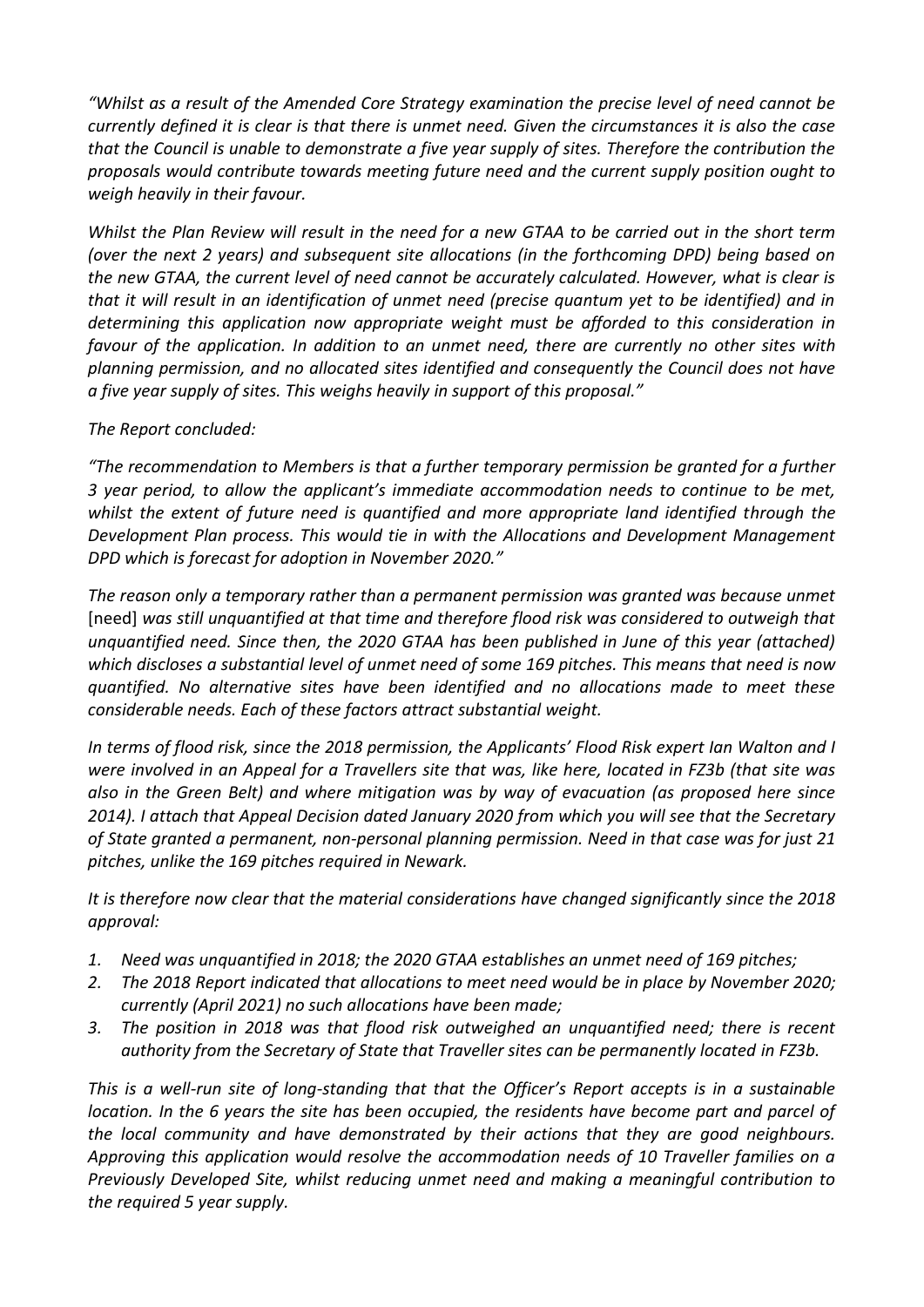*For all these reasons, the proposal should be supported by the Council."*

As this represents a Section 73 application, no plans or Flood Risk Assessment have been submitted with the application as reliance will be made on those submitted under reference 12/00562/FUL. The Inspector commented on the FRA's submitted with the original application stating:- *"It is common ground that the 2 FRA's submitted with the application the subject of the appeal D were inadequate. For the Environment Agency (EA), Mr Andrews pointed out that the submitted FRA's did not: analyse the flood risk from the adjacent Old Trent Dyke; identify mitigation measures to take account of works undertaken on site; or analyse the hazards associated with the access and egress route, with input from the emergency services. I still do not have a document which constitutes a FRA approved by the EA and that is an additional breach of the requirements of the Framework, PPG and CS. However, during the course of this inquiry, I have heard a considerable amount of expert evidence on behalf of the appellants and the EA regarding flood risks and it falls to me to consider the risks on that basis."* On this basis, the Inspector sought to rely wholly on site evacuation following a Flood Alert warning from the Environment Agency.

This application submission has been supported by a copy of an appeal decision for Horton Road, Datchet dated 23 January 2020 (link to access attached to Background Papers listed at the end of this report).

## Departure/Public Advertisement Procedure

Occupiers of 8 properties have been individually notified by letter.

## **Planning Policy Framework**

#### **The Development Plan**

# **Newark and Sherwood Amended Core Strategy DPD (adopted March 2019)**

Spatial Policy 1 : Settlement Hierarchy Spatial Policy 3 : Rural Areas Spatial Policy 7 : Sustainable Transport Core Policy 4 : Gypsies & Travellers – New Pitch Provision Core Policy 5 : Criteria for Considering Sites for Gypsy & Travellers and Travelling Showpeople Core Policy 9 : Sustainable Design Core Policy 10 : Climate Change Core Policy 13 : Landscape Character

#### **Allocations & Development Management DPD (adopted July 2013)**

Policy DM5 – Design Policy DM8 – Development in the Open Countryside Policy DM12 – Presumption in Favour of Sustainable Development

#### **Other Material Planning Considerations**

- National Planning Policy Framework 2021
- Planning Practice Guidance (on-line resource)
- Planning Policy for Traveller Sites August 2015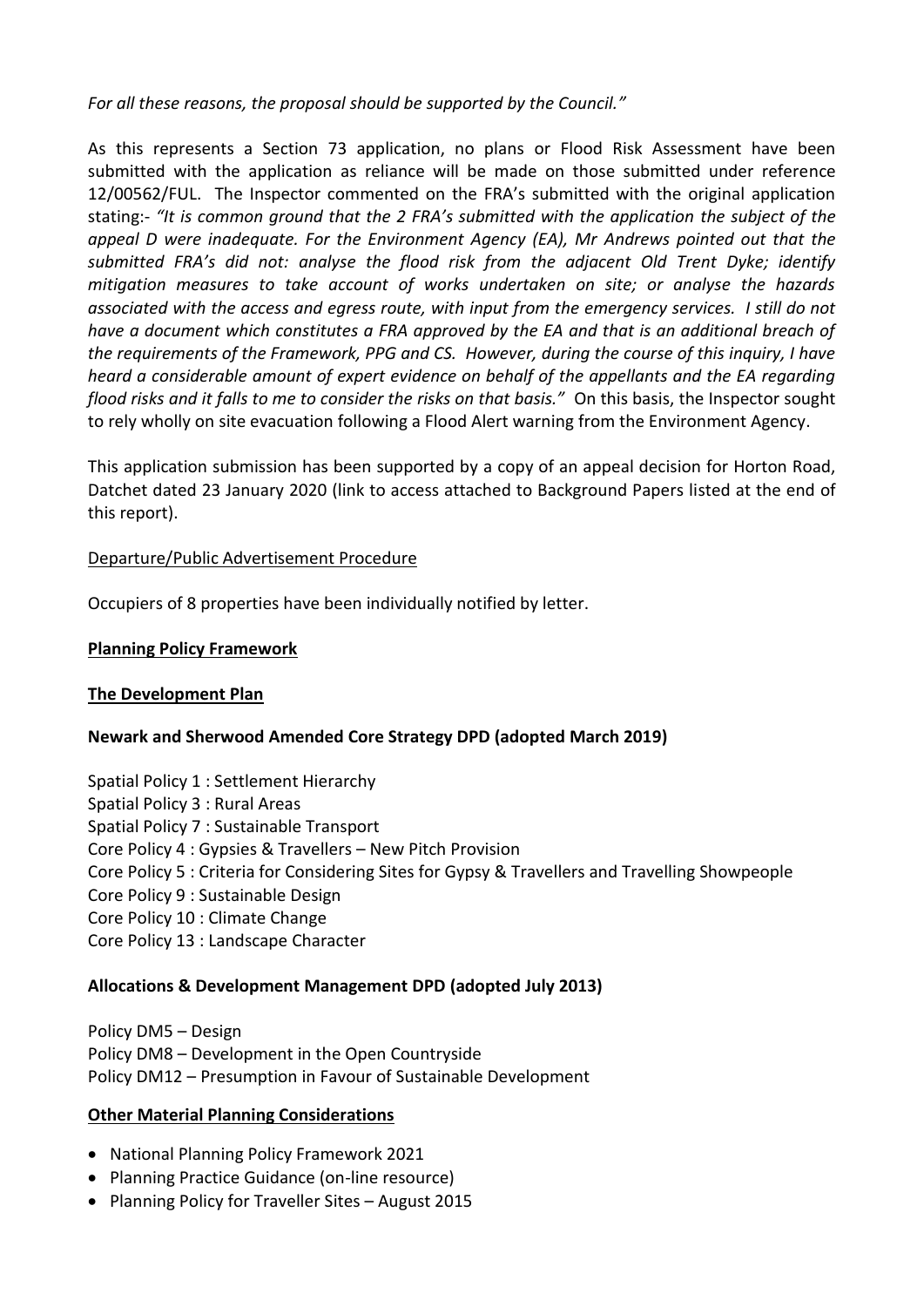When determining planning applications for traveller sites, this policy states that planning permission must be determined in accordance with the Development Plan unless material considerations indicate otherwise. The Government's overarching aim is to ensure fair and equal treatment for travellers, in a way that facilities their traditional and nomadic way of life while respecting the interests of the settled community.

Applications should be assessed and determined in accordance with the presumption in favour of sustainable development and the application of specific policies within the NPPF and this document (Planning policy for traveller sites).

This document states that the following issues should be considered, amongst other relevant matters:

- o Existing level of local provision and need for sites;
- $\circ$  The availability (or lack) of alternative accommodation for the applicants;
- o Other personal circumstances of the applicant;
- o Locally specific criteria used to guide allocation of sites in plans should be used to assess applications that come forward on unallocated sites;
- $\circ$  Applications should be determined for sites from any travellers and not just those with local connections.

The document goes on to state that local planning authorities should strictly limit new traveller site development in open countryside that is away from existing settlements or outside areas allocated in the development plan and sites in rural areas should respect the scale of, and do not dominate the nearest settled community, and avoid placing an undue pressure on local infrastructure.

**Annex 1** of this policy provides a definition of "gypsies and travellers" which reads:-

"Persons of nomadic habit of life whatever their race or origin, including such persons who on grounds of their own or their family's or dependents' educational or health needs or old age have ceased to travel temporarily, but excluding members of an organized group of travelling showpeople or circus people travelling together as such."

- Newark and Sherwood Gypsy and Traveller Accommodation Assessment, 2020
- Emergency Planning Guidance produced by the Nottingham and Nottinghamshire Local Resilience Forum (August 2017)

This document states: "New developments in flood risk areas must not increase the burden on emergency services. The Emergency Services are in heavy demand during flood incidents. The Fire and Safety Regulations state that "people should be able to evacuate by their own means" without support and aid from the emergency services. The emergency services and local authority emergency planners may object to proposals that increase the burden on emergency services."

"New development must have access and egress routes that allow residents to exit their property during flood conditions. This includes vehicular access to allow emergency services to safely reach the development during flood conditions. It should not be assumed that emergency services will have the resource to carry out air and water resources during significant flooding incidents; therefore safe access and egress routes are essential…..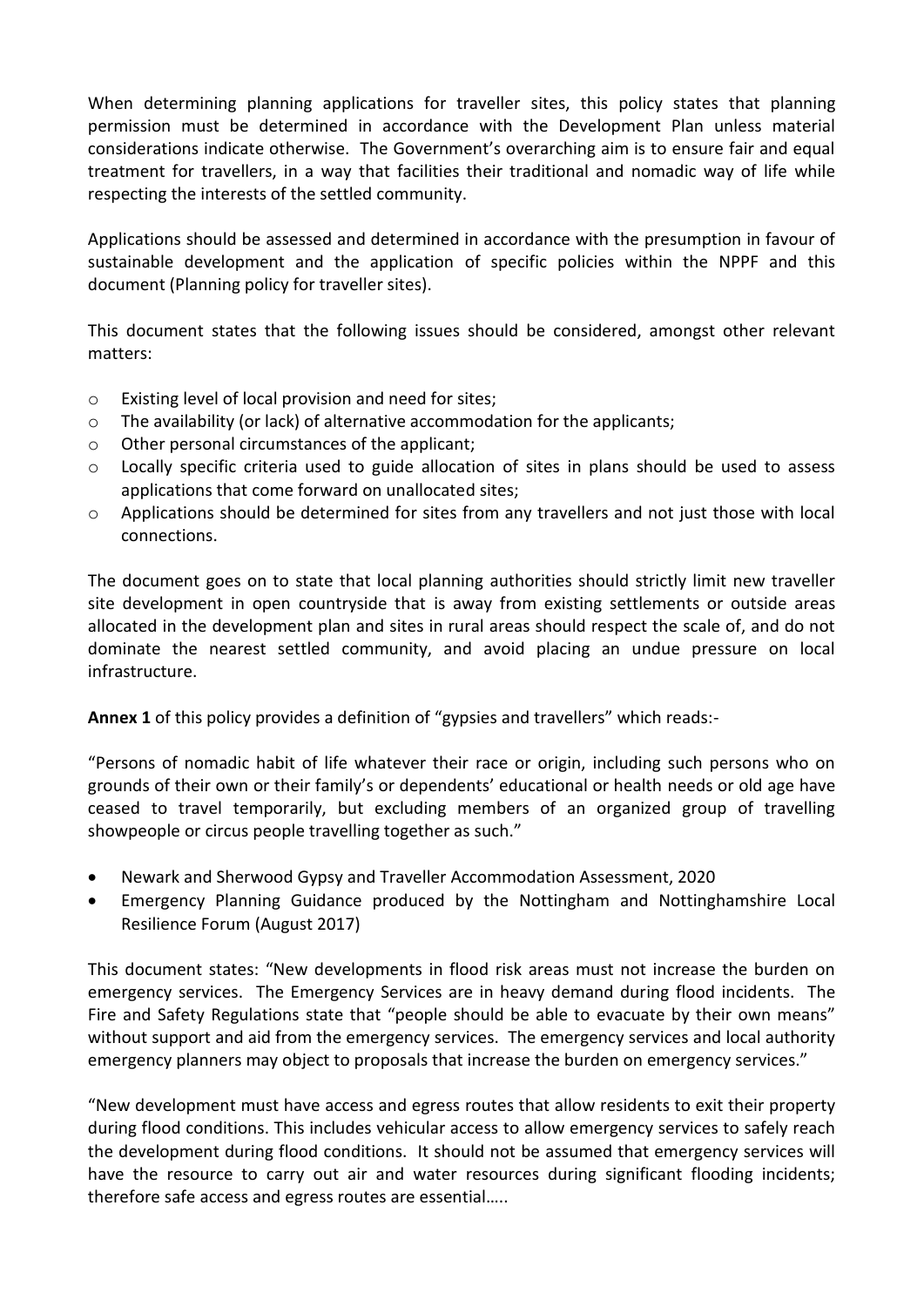The emergency services are unlikely to regard developments that increase the scale of any rescue as being safe…"

## Consultations

**Newark Town Council –** "It was AGREED to OBJECT to this application on the same grounds as put forward in 2012:

'The Committee OBJECT to this application on the grounds that the area is prone to flooding and is a further extension to the wash land'."

**Environment Agency – "**We wanted to point out that since the previous application in November 2018 there has been no change in flood risk/modelling information or policy and therefore we would like to re-iterate our previous response:

We object to the proposed development as it falls within a flood risk vulnerability category that is inappropriate to the flood zone in which the application site is located. The application is therefore contrary to the National Planning Policy Framework (NPPF) and its associated planning practice guidance (PPG).

The PPG classifies development types according to their vulnerability to flood risk and provides guidance on which developments are appropriate within each flood zone. This site lies within flood zone 3a, which is land defined by the PPG as having a high probability of flooding. The development is classed as highly vulnerable in accordance with table 2 of the flood zones and flood risk tables of the planning practice guidance. Tables 1 and 3 make it clear that this type of development is not compatible with this flood zone and therefore should not be permitted.

Furthermore, we object to this application because it fails the second part of the flood risk exception test. The NPPF and PPG clearly state that change of use applications, where the proposed use is a caravan site, are not exempt from application of the exception test. The NPPF makes it clear that both elements of the exception test must be passed for development to be permitted. Part 2 of the test requires the applicant to demonstrate, via a site-specific flood risk assessment (FRA), that the development will be safe, without increasing flood risk elsewhere. Where possible, the development should reduce flood risk overall.

In this instance the developer's FRA fails to:

- demonstrate that the development is 'safe';
- demonstrate the provision of safe access and egress routes.

# **Flood risks to the site**

We would like to take this opportunity to highlight the risks to the site should a flood event occur. We ask that you present this information to planning committee so they are fully aware of the current day risks to the site, and even more importantly, the increased risks associated with climate change. It is our opinion that whilst climate change does not need to be considered or mitigated for temporary planning permissions, it is vitally important that the increased flood levels associated with climate change are considered and mitigated against for permanent permissions. This is essential given the much longer lifetime associated with permanent developments. It is our opinion that committee need to be fully aware of this when reaching a decision.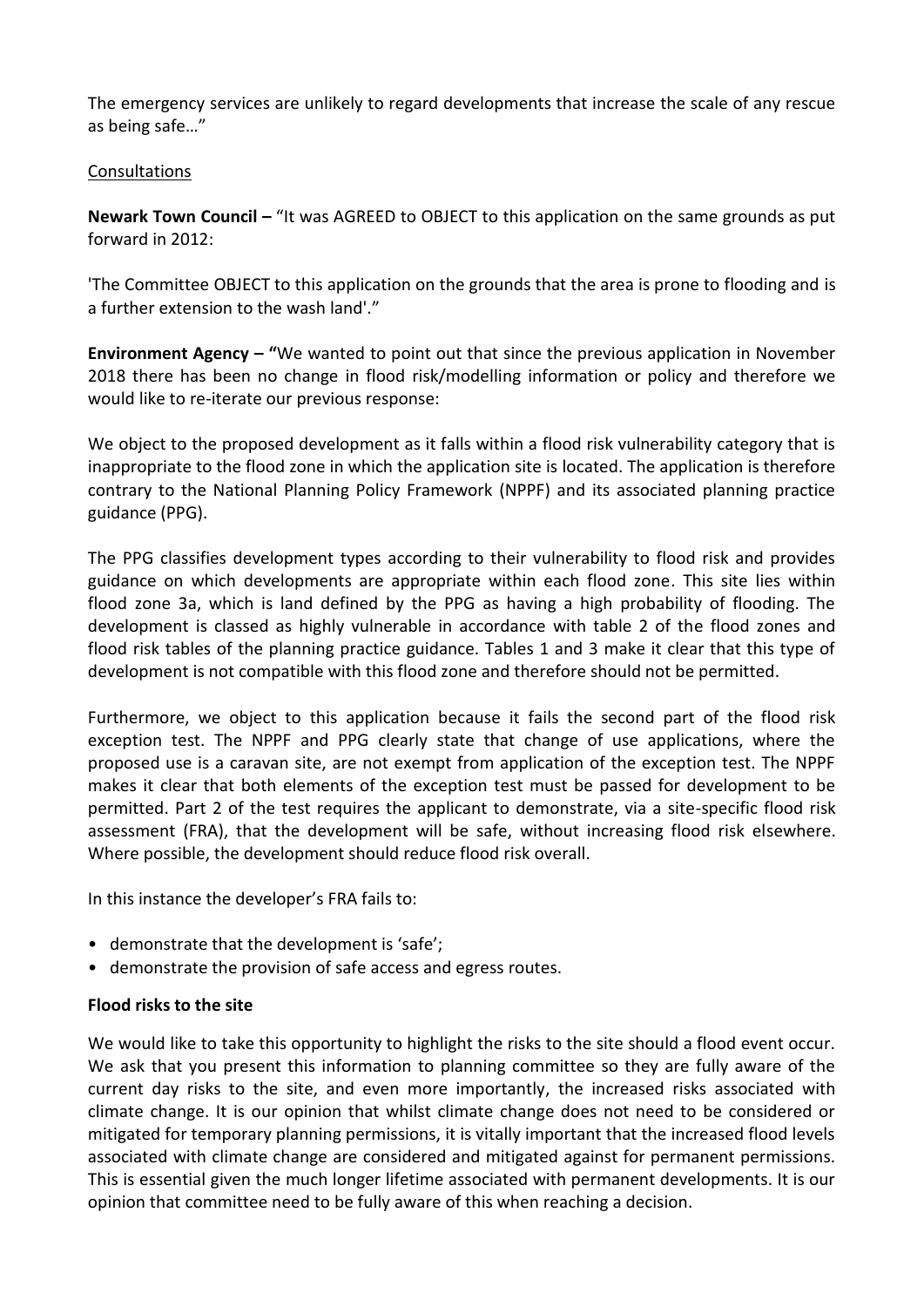The flood depths that would impact this site during various flood events, according to our modelled data, are set out below. Given the highly vulnerable nature of the proposed development, you may wish to consider the flood depths arising from the 1 in 1000 year event:

- The site could flood to a level of 12.61mAOD during a 1 in 1000 year event, which equates to flood depths of up to 1.03m.
- The site could flood to a level of 12.34mAOD during a 1 in 100 year 20% climate change event, which equates to flood depths of up to 0.77m;
- The site could flood to a level of 12.15mAOD during a 1 in 100 year event, which equates to flood depths of up to 0.59m;
- The site does not get flooded during a 1 in 20 year event.

Furthermore, it is worth noting that these flood depths are those which are shown to impact the site itself, the depths increase significantly when you look at the proposed access and egress route known as Tolney Lane.

In terms of mitigation, the development is proposing to rely solely on flood warning and evacuation planning; there are no proposals to raise land, and there are no proposals to raise the touring caravans themselves. There are no innovative proposals to reduce flood risk to the development and future occupants. The FRA proposes to rely on evacuation of the site before a flood event.

Where a development proposes to rely on flood warning and evacuation, our preference is for dry access and egress routes to be provided in order to demonstrate the safety of the development and future occupants. In this particular location the access and egress route is the first area of the site to flood, and it floods to extremely significant depths. The FRA recognises this and instead proposes to manage the flood risk by way of advanced flood warning and evacuation planning; a matter which falls outside of our remit as a statutory consultee. The PPG makes clear that the Local Planning Authority are responsible for determining the adequacy of flood warning and evacuation plans, in consultation with emergency planners.

We strongly recommend that prior to determining the application, your Authority seek expert advice from the local emergency planners in order to consider whether or not the proposed flood warning and evacuation plans will demonstrate the safety of the development and future occupants over its lifetime.

# **Previous decisions**

We are mindful that a planning inspector has previously deemed temporary occupancy of this site appropriate; the inspector overruled our flood risk objection, and surprisingly deemed it appropriate to grant a temporary 5 year planning permission despite the significant flood risks to this site. The inspectors reasoning was that a temporary 5 year permission would allow the Local Plan process to develop, with the ultimate aim of identifying an alternative site of lesser flood risk to which the temporary occupants of this site could then be moved.

We have now reached the end of the 5 year permission, and an alternative site of lesser flood risk has still not been identified. We are understanding of the situation this leaves your Authority in. On the face of it, nothing has really changed since the planning inspector deemed a temporary planning permission suitable, i.e. there are still no alternative sites for gypsy and traveller provision in Newark and Sherwood, and the flood risks to the site are essentially the same as they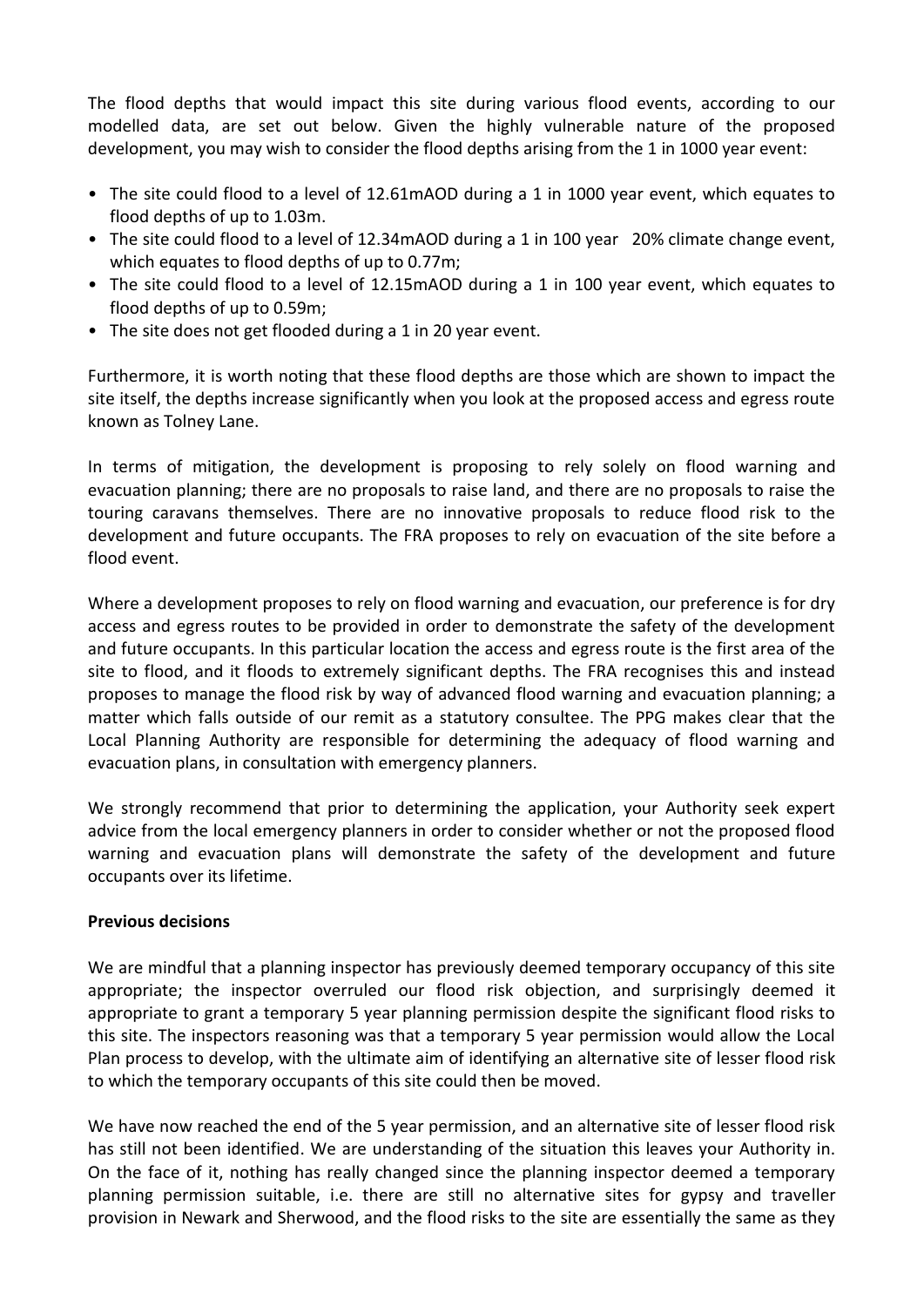were 5 years ago. Having considered the planning inspector's previous decision, we understand that your Authority may be minded to grant another temporary permission. Another temporary planning permission would allow your Authority to continue long term work on identifying an alternative site, or perhaps look at options to reduce the flood risks to the existing site.

Further to this we note that the planning committee, when considering the November 2018 application resolved to grant a further 3 year temporary permission. However, it is vitally important that your Authority consider the planning position that might result from the continuous granting of temporary planning permissions; whilst case law can be seen as a fluid situation, we are aware of scenarios where continuous 'temporary' permissions could result in a 'deemed permission' for permanent use. Your Authority, and planning committee, must consider this in reaching a decision re: temporary use. Our recommendation is that if you are indeed minded to approve another temporary permission, you only do so with a time limit that would prevent the use from becoming 'permanent' through case law.

#### **Next steps**

Given the information set out above, we do not foresee how this application can overcome our objection; it is contrary to the NPPF at a fundamental level, and the flood risks to the site are highly significant. Whilst we are understanding of the difficult position that your Authority are in, we must act reasonably and fulfil our role as a statutory expert on flood risk.

None the less, if your Authority are minded to approve the application on a temporary basis we ask that you re-consult us and notify us of your intention to do so.

If you are minded to approve the application on a permanent basis, we must stress that we would consider instigating the call in direction as we consider the risks to this site to be too significant to allow permanent 'highly vulnerable' development to proceed, without further work to reduce flood risks to the site beforehand."

**NB Whilst the above comments from the EA confirm that the application site is within Flood Zone 3a, the case officer sought additional clarification as it was their understanding that the majority of the site was within Flood Zone 3b. The EA have since confirmed in writing that the majority of the site is indeed within Flood Zone 3b (within the functional floodplain).**

**No representations have been received from local residents/interested parties.** 

#### Comments of the Business Manager

Temporary planning permission was granted for the existing use of the gypsy and traveller caravan site on 10 June 2014, following an extensive Public Inquiry. The principle of the use of the site for these purposes on a temporary basis has therefore been established.

The Inspector stated within his decision following the Public Inquiry that *"….the absence of a 5 year supply of deliverable sites for gypsy and travelers must carry weight, notwithstanding paragraph 28 of PPTS. Nevertheless, principally because of the serious flood risk, I am still not persuaded that all the material considerations justify a permanent permission. …. However, the section of the PPG concerning the use of planning conditions indicates that temporary permission may be appropriate where it is expected that the planning circumstances may change by the end of the relevant period. There is at least a realistic prospect of safer, more suitable sites being*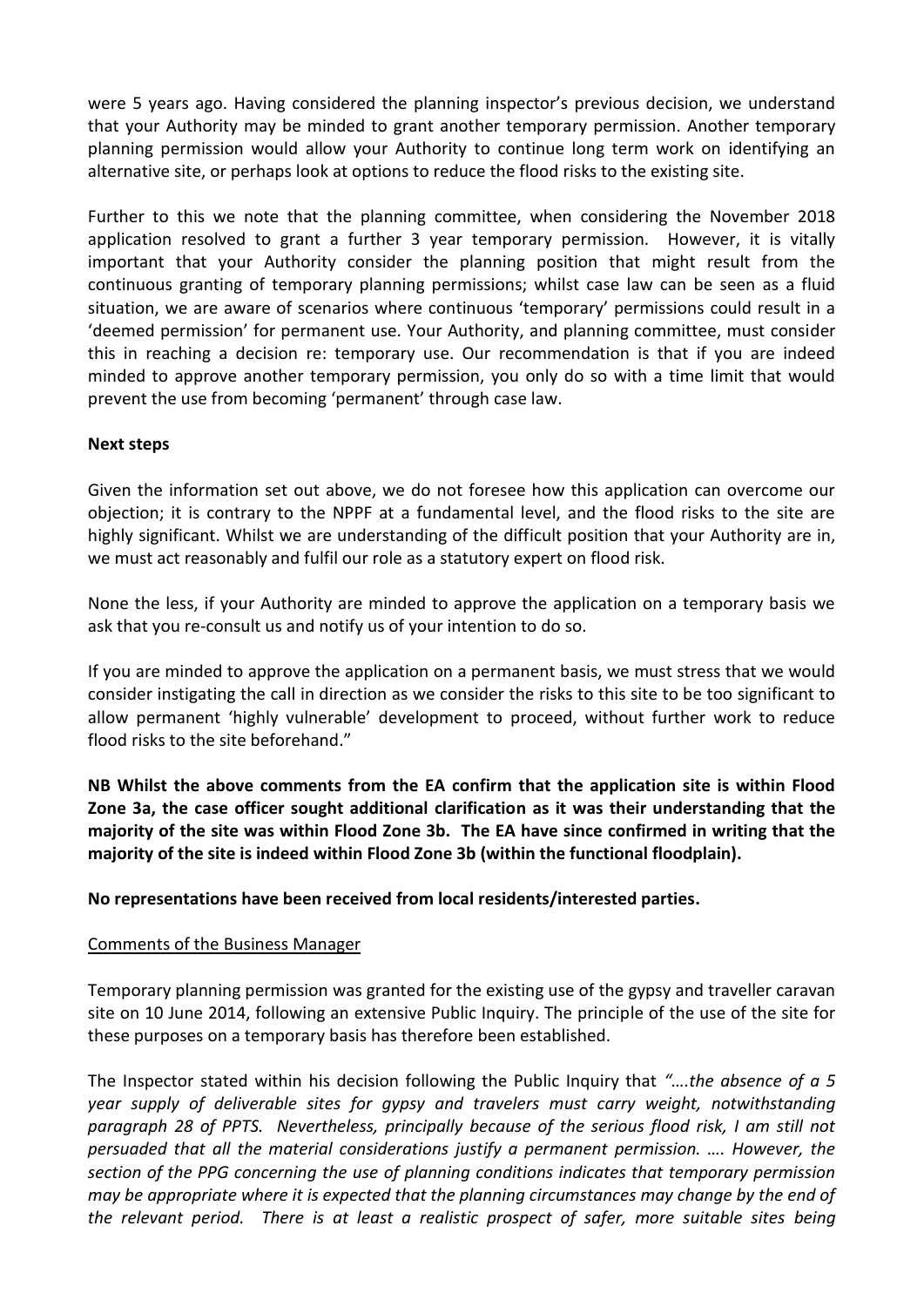*allocated through the development plan process and delivered, with planning permission, within the next 5 years. If the risks can be effectively managed and minimized over a finite and temporary period then, in the very particular circumstance of this case, the material considerations identified as weighing in favour of the development would cumulatively indicate that permission should be granted for a temporary period, notwithstanding the national and local policy objections."*

The Inspector concluded in adding to the reasons for a temporary permission that "*it still requires the occupiers to leave the appeal site at the end of the temporary period, but this is a proportionate response and interference with the residents' rights under Article 8 of the ECHR, given the legitimate objective of ensuring safety and avoiding undue additional burdens on the Council and emergency services."*

The original permission was granted following the Inspector balancing the lack of available gypsy and traveller pitches at the time of consideration against the high level of flood risk on the site. The decision was intended to cater for the applicants' immediate accommodation needs whilst allowing for the possibility of identifying other sites at lesser risk of flooding. That permission was renewed for a further 3 year temporary permission in 2018, which expires on 30 November 2021. As confirmed in the PPTS, there is no presumption that a temporary grant of planning permission should be granted permanently, and legal advice has been sought which confirms that as long as there is a good, sound reason for the continued granting of temporary permission, that this would not lead to a greater likelihood of a permanent permission being found to be more acceptable over time. However there would need to have been a material change in circumstance since the determination of the previous permissions to justify any permanent permission, and this is considered further below.

# Need

The Gypsy and Traveller Accommodation Assessment demonstrates a need for 118 pitches to meet the needs of those who were established to meet the planning definition between 2013-33 (this figure rises to 169 to take account of undetermined households and those who do not meet the definition – but who may require a culturally appropriate form of accommodation). The requirement of 118 pitches forms the basis of the five year land supply test, as required as part of the PPTS. Helpfully the GTAA splits this need across 5 year tranches – with 77 pitches needing to be delivered or available within the first period (2019-24) for a five year supply to be achieved. This reflects a heavy skewing towards that first tranche – due to the need to address unauthorised and temporary development, doubling up (i.e. households lacking their own pitch) and some demographic change within that timespan (i.e. individuals who will be capable of representing a household by the time 2024 is reached).

It was considered that the recent Chestnut Lodge permission near Balderton had the effect of creating an available supply of 1 pitch towards the current five year requirement (as well as having the potential to meet a further pitch required towards the end of the plan period). The Authority however has a considerable shortfall in being able to demonstrate a five year land supply, and a sizeable overall requirement which needs to be addressed. Both the extent of the pitch requirement and the lack of a five year land supply represent significant material considerations, which should weigh heavily in the favour of the granting of permission where proposals will contribute towards supply.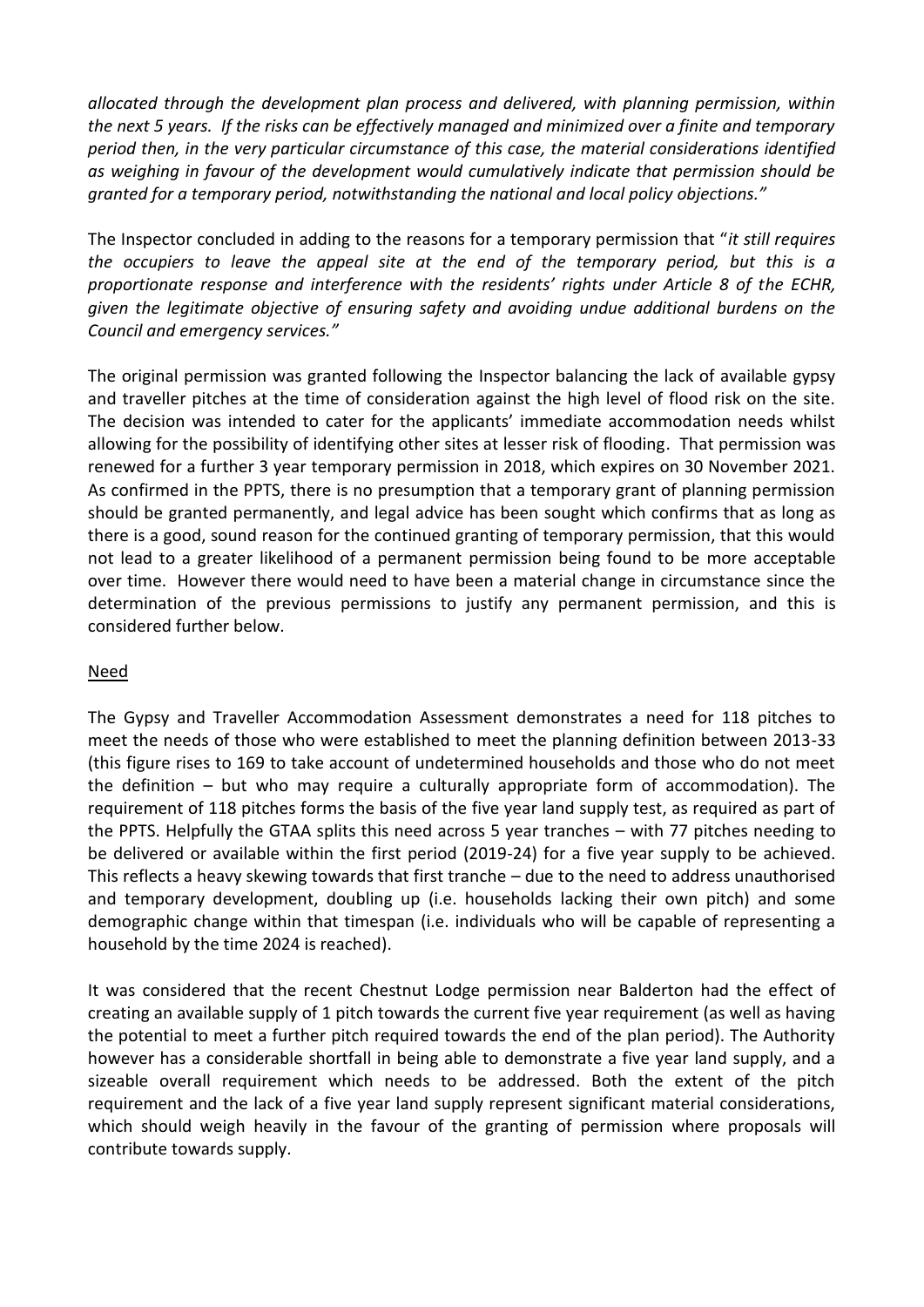The new GTAA (with a baseline of February 2019) recorded 10 pitches on the application site, with 11 households meeting the planning definition of a traveller with a further 2 households being undetermined. However, notwithstanding the results of the survey carried out as part of the GTAA in 2019, it was accepted by the Inspector in 2014 that all the then applicants met the definition and given that the permission continues to be personal to 10 named households, it is accepted that this application is being assessed on this same basis. The current need is therefore considered to be for 10 pitches. Beyond this, additional need was also identified to occur within the first and then two subsequent five year tranches in order to address the needs of planning definition households forming through demographic change.

Accordingly, the granting of permanent permission would allow for the current planning definition need, picked up as part of the GTAA to be met and contribute progress towards a five year land supply. This weighs heavily in the favour of granting permanent permission, and robust and justifiable reasons are needed to depart from a permanent approval on this basis. Officers consider, however, as did the Inspector previously that given the potential risk to people and property, flood risk has the potential to form such a reason.

#### Flood Risk

The final criterion of Core Policy 5 states that 'Proposals for new pitch development on Tolney Lane will be assessed by reference to the Sequential and Exception Tests as defined in the Planning Practice Guidance. These will normally be provided temporary planning permission.' The NPPF states that local planning authorities should minimise risk by directing development away from high risk areas to those with the lowest probability of flooding. National guidance/policy relating to flood risk since 2014 has introduced new guidance in relation to climate change that increases the bar in relation to the assessment of new development. Core Policy 10 and Policy DM5 also reflects the advice on the location of development on land at risk of flooding and aims to steer new development away from areas at highest risk of flooding. Paragraph 13 (g) of the PPTS sets out a clear objective not to locate gypsy and traveller sites in areas at high risk of flooding, including functional floodplains, given the particular vulnerability of caravans.

The site is located within Flood Zone 3(b) and as such is within the functional floodplain of the River Trent, and at the highest risk of fluvial flooding, as are parts of the only access to and from it, along Tolney Lane.

Table 2 of the Planning Practice Guidance states that caravans, mobile homes and park homes intended for permanent residential use are classified as "highly vulnerable" uses. Table 3 of the Practice Guidance states that within Flood Zone 3b, highly vulnerable classification development should not be permitted. Tables 1 and 3 of the Planning Practice Guidance make it clear that this type of development is not compatible within this Flood Zone and should therefore not be permitted.

In coming to his decision in 2014, in the appeal on this site, the Inspector acknowledged that the development was contrary to local and national policies concerning flood risk such that it would represent a highly vulnerable use and therefore inappropriate development in Flood Zone 3 that should not be permitted. However, he concluded that if residents of the site could be evacuated within 8 hours of the first flood alert warning, before flood levels are likely to prevent safe evacuation from the site for the residents, then there would be no input required from the Council or emergency services, and the development need not give rise to an additional burden. (No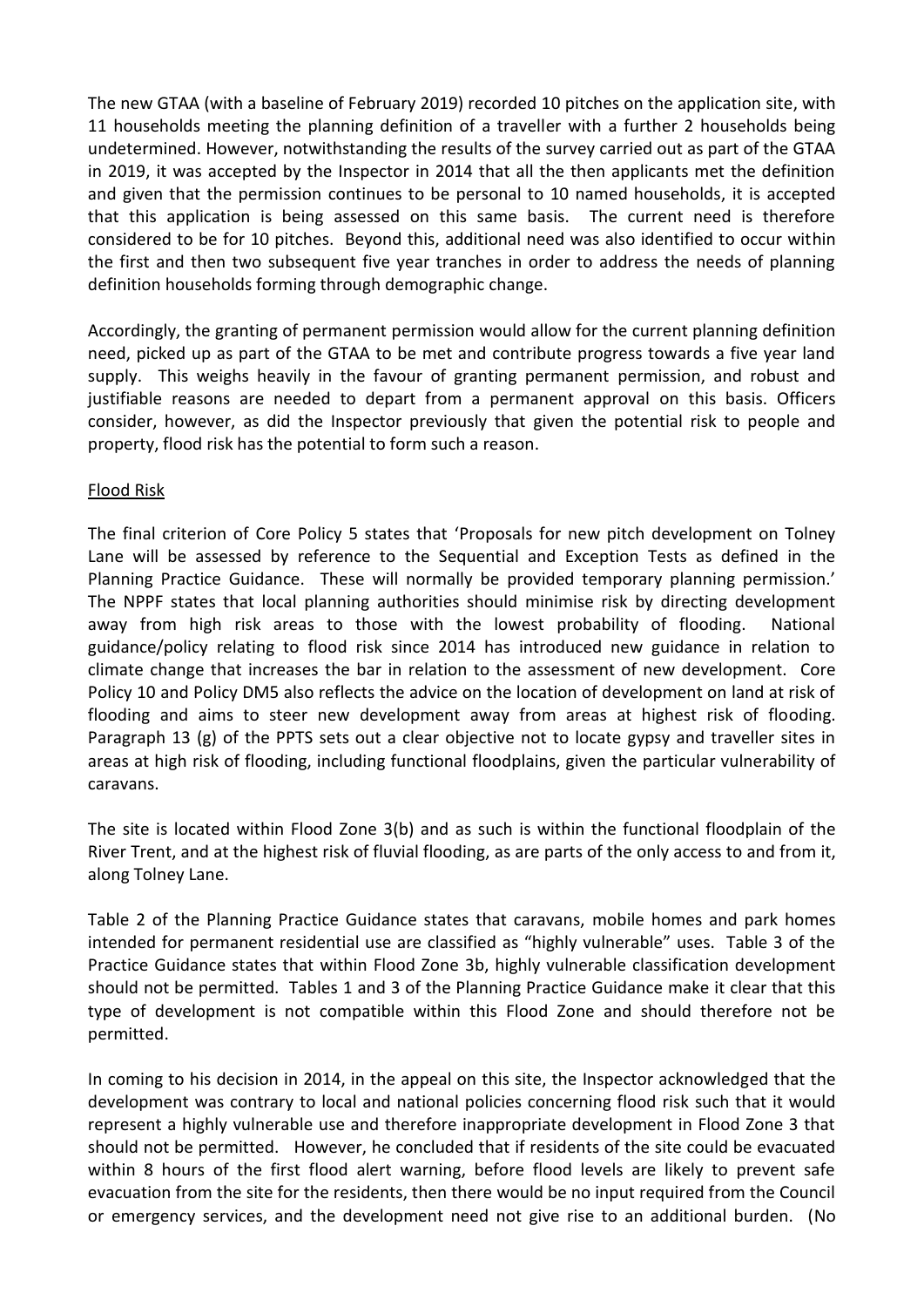comments have been received from the Council's Emergency Planner on this application). The Inspector concluded that the lack of a five year supply was sufficient to warrant the grant of a temporary consent, subject to managing the risk to occupants of the site through the use of very prescriptive conditions to reduce the risk and secure a site specific evacuation plan.

In considering whether it would be appropriate to permit a permanent permission, it remains the case that the majority of the site is located within Flood Zone 3b (functional floodplain) and therefore remains at high risk of flooding and as such a permanent residential caravan site represents inappropriate development in this location.

It is accepted that the granting of permanent pitches would pass the Sequential Test, as there are currently no reasonably available alternative sites at lesser risk of flooding. The NPPF and PPG clearly state that change of use applications, where the proposed use is a caravan site, are not exempt from assessment under the Exception Test and the NPPF makes it clear that both elements must be passed for development to be permitted. Paragraph 164 of the NPPF states, "To pass the exception test, it should be demonstrated that:

- a) The development would provide wider sustainability benefits to the community that outweigh the flood risk; and
- b) The development will be safe for its lifetime taking account of the vulnerability of its users, without increasing flood risk elsewhere, and, where possible, will reduce flood risk overall."

Whilst it is considered that sustainability benefits to the community could be met in this case, the proposal would fail part b, as confirmed by the comments received from the Environment Agency.

The agent continues to rely on Flood Risk Assessments that were submitted in support of the 2012 application. Both FRA's submitted were considered inadequate during the Inquiry process and do not address the Exception Test or the technical ability of the site itself to be safe for its proposed use and demonstrate that it would not increase flooding elsewhere, but instead relies wholly on the requirement to evacuate the site on receipt of a Flood Alert warning from the Environment Agency prior to a flood event occurring. As such, the Environment Agency continue to object to the proposed development on the basis of the failure to pass the Exception Test.

The EA have commented previously on the appeal decision at Datchet, where the same decision was submitted in support of another application, and stated:-

# "Horton Road, Datchet

- The EA's objection was solely a policy objection because of the 'highly vulnerable' development in Flood zone 3.
- The site is in both flood zones 2 and 3, so the applicant planned to raise some of the land to the flood zone 2 height, and put the caravans on the raised areas, with the finished floor levels raised further. This would mean that the caravans are a safe space during periods of flooding.
- The site had an achievable and effective floodplain compensation scheme for the proposed land raising, to replace the lost floodplain storage.
- The access road is in Flood Zone 3, there is therefore a warning and evacuation plan to evacuate the caravans in advance of flooding. This is a well-established plan with an on-site warden to manage the evacuation and receive the warnings etc."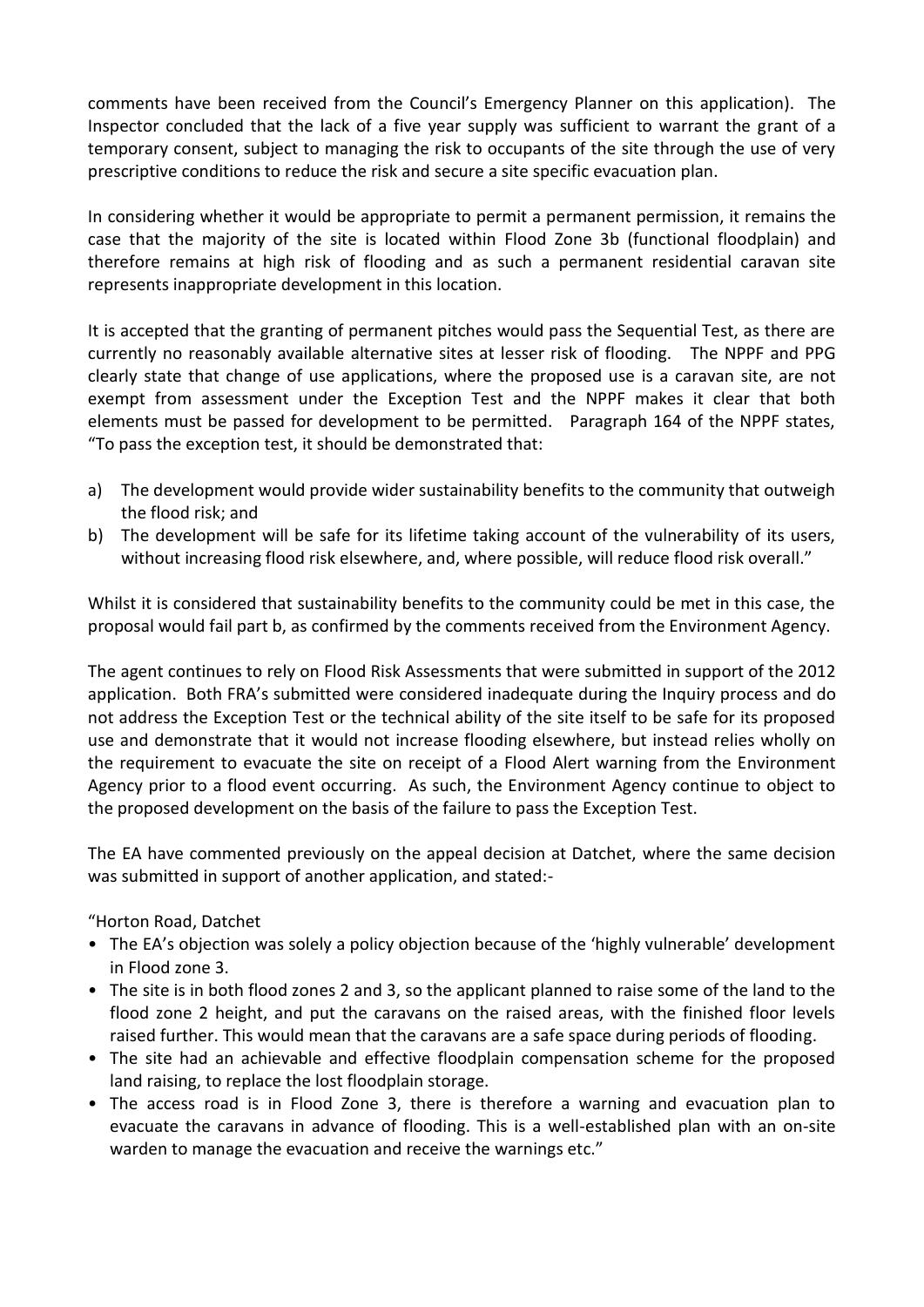## *Comparison with application 12/00562/FUL at Tolney Lane*

Application 12/00562/FUL (or 18/01443/FUL) at Tolney Lane has never been accompanied by an adequate Flood Risk Assessment, as quoted above in the Inspector's appeal decision, so no mitigation measures were proposed. The EA has responded with a policy objection for the same reasons as they did at the Horton Road site; a policy objection because of the PPG/NPPF. At the Horton Road appeal, the Inspector went against this policy and approved the proposal based on the 'very special circumstances' of that case (being located in Green Belt) where both local and national policy allowed for inappropriate development to be permitted where the very special circumstances justification is made. The Inspector concluded that when account was taken of all the material considerations in favour of the development, they considered them to clearly outweigh the harms identified, thereby amounting to the very special circumstances in that case. This site is not within the Green Belt and therefore 'very special circumstances' do not apply in this case.

With the Horton Road site, the caravans were high enough to be a safe refuge if for some reason a person wasn't evacuated in time, the required land raising could be effectively mitigated through a floodplain compensation scheme and EA had the assurance that there was a very robust evacuation plan, with an on-site warden. All of the above meant that the EA could be fairly assured that the occupants were likely to be safe in the event of flooding, and the scheme would not increase flood risk elsewhere.

On this site, no adequate FRA has ever been produced to demonstrate what height the caravans' finished floor levels will be compared to the flood levels, no evidence has been produced to show if there is a safe refuge on site above flood levels and no details of any floodplain compensation schemes have been submitted. In fact, the requirements set out under Conditions 5 (to removed solid boundary walls on the site and replace with post and rail fencing) and 6 (to lower the ground levels on Plot 8 to their original levels) set out by the Inspector for flood mitigation have not been complied with since their imposition in 2014. It is therefore not possible to put aside the in principle policy objection on flood risk grounds because no other acceptable forms of mitigation can be provided in this case to demonstrate that the occupants of the site would be safe from flooding, nor that flood risk would not be increased elsewhere. Looking at the flood levels in the Tolney Lane area, the EA suspect that flood levels are higher than those at Horton Road, although they don't have any figures for Horton Road to compare.

As such, the submitted appeal decision at Datchet can be given little weight in the consideration of this application, as the weight to be given to different material planning considerations will differ on different sites and the flood risk issues in particular are clearly materially different and cannot be compared, in any event.

It is therefore considered that the proposal continues to be contrary to the NPPF (and its PPG), Core Policies 5 and 10 of the Core Strategy and Policy DM5 of the Allocations and Development Management DPD as well as the guidance within the NPPF, PPG and PPTS.

Flood risk therefore continues to weigh significantly against the proposal for a permanent permission and this is considered further within the Conclusion and Planning Balance set out below.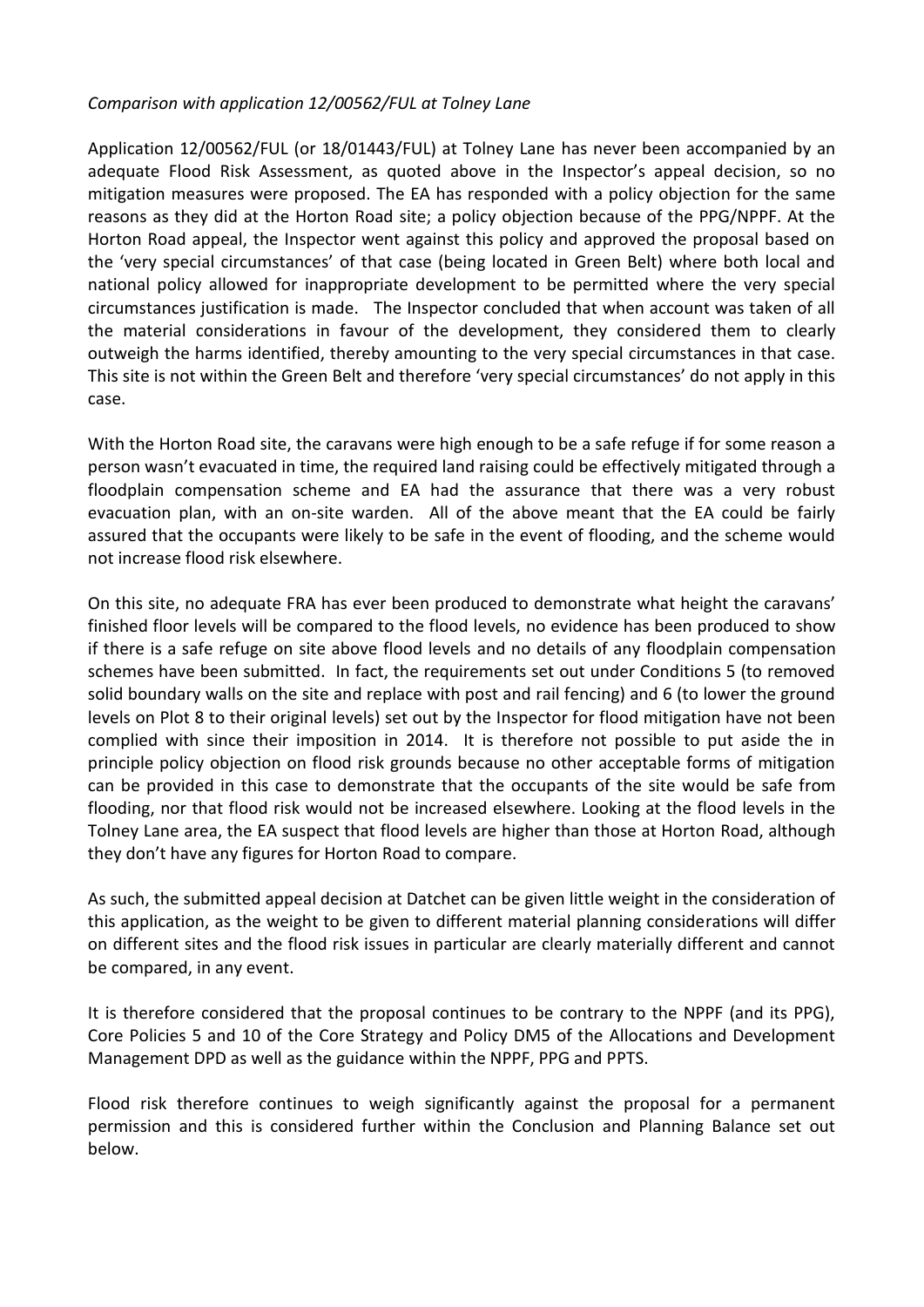#### Other Matters

The remaining material planning considerations – impact on the open countryside, the site's relative close proximity to Newark Urban Area and its facilities and services, ecology, trees and hedgerows, highway safety and residential amenity, remain unchanged from the previously considered application and as such do not require further consideration in this instance. The Gypsy and Traveller status of the occupants of the site have already been established through past applications. For information, the full officer report from the previous 2018 application can be viewed by clicking on the link attached to the Background Papers listed at the end of this report.

#### Conclusion and Planning Balance

Both the extent of future pitch requirements identified by the GTAA and level of shortfall towards a five year land supply are acknowledged, and weigh heavily in favour of granting permanent consent.

Crucially, however, the purpose of the temporary consent was to allow time for the Authority to conclude production of its new GTAA, establishing the level of need, and to formulate a strategy towards site allocation to ensure that those needs can be met; whilst simultaneously allowing the immediate accommodation needs of the applicants to be met. The temporary consent does not expire until the 30th November 2021, and so there remains a limited level of time until this is reached. Production of the new GTAA has been concluded, and progress towards a detailed site allocation strategy has been made  $-$  to the extent that public consultation commenced this summer. Whilst it is too early in the process to afford meaningful weight to the emerging Amended Allocations & Development Management DPD, it sets out a clear position around what sites located on Tolney Lane will be potentially considered for allocation to meet their future needs, and how planning issues in the area will be managed in the future. This position is one which would not support the allocation of land that is within functional floodplain or unless flood risk is reduced via provision of flood resilient access to Great North Road. Green Park's location within functional floodplain would be unaffected by provision of road improvements.

Flood risk, therefore represents a significant material consideration against the granting of a permanent consent, and one which is not considered to have the potential to outweigh matters of supply; particularly given the potential risk to people and property within the functional floodplain.

In allowing the appeal decision at this site (for touring caravans that would evacuate the site at the Environment Agency's flood warning as is set out within this proposal), the Inspector considered that that whilst Gypsy and Traveller development would usually be inappropriate in a high risk Flood Zone, balanced against all the other considerations that weighed positively including significant unmet need, a temporary permission was appropriate in that instance. Indeed, the reasoning behind the Inspector's granting of a temporary consent continue to remain valid at this time. This decision was reflected in the previous granting of a temporary permission for 3 years on the previous approval granted on this site. It is concluded therefore that there has been little material change to planning considerations since that decision was reached.

The continued policy and technical objection from the Environment Agency, in this regard, is also clear and unambiguous. It is therefore considered that the established need set out in the recent GTAA publication does not in itself tip the balance sufficiently in support of a permanent permission on this site by outweighing the harm and risk to occupants of this type of development being situated within unsustainable locations such as the highest flood risk zone (the functional floodplain) of the River Trent.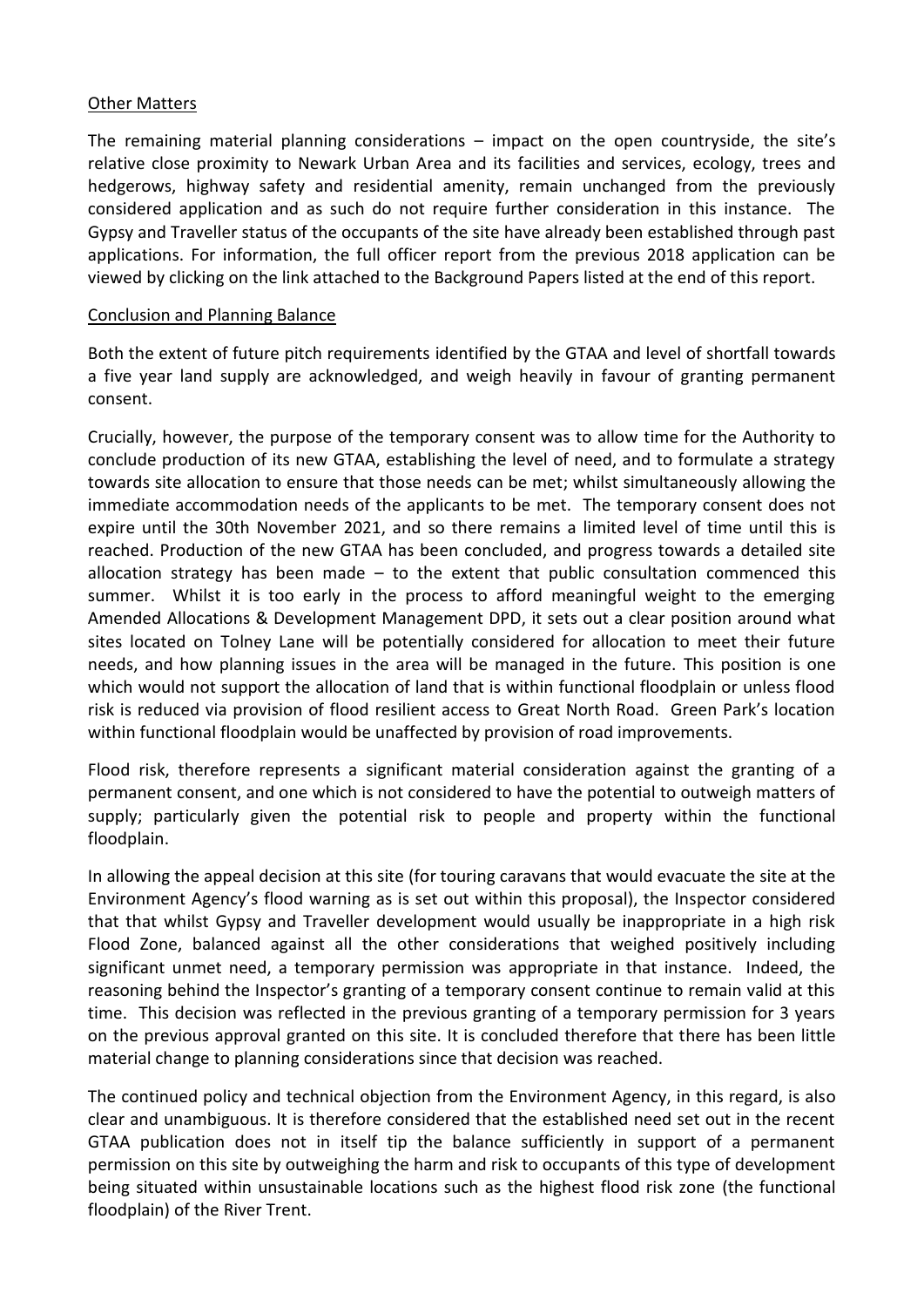Notwithstanding the failure to pass the second part of the Exception Test, there is the precedent where previous permissions have accepted application of a temporary mitigation strategy - and so there can be no issue with this being repeated on this site in November when the current temporary permission expires. Progress towards the identification of land elsewhere in and around the Newark Urban Area is being made through the Plan Review, and will provide an option for the occupants to meet their accommodation needs in a location at lesser flood risk. The current timetable anticipates Examination of the Submission Amended Allocations & Development Management DPD will occur in June 2022, receipt of the final Inspector's report in December 2022 and Adoption of the DPD in February 2023. As such, an extension of the existing temporary permission for a further two years on this site may be considered appropriate in assessing any renewal of the temporary consent later this year.

However, it remains the case that the granting of a permanent consent cannot be supported.

# **RECOMMENDATION**

# **That planning permission is refused for the following reason:**

## 01

The application use falls within a 'highly vulnerable' flood risk vulnerability category that is inappropriate to the Flood Zone in which the application is located (Flood Zone 3b – defined as functional floodplain). Tables 1 and 3 of the PPG make it clear that this type of development is not compatible to this Flood Zone and therefore should 'not be permitted.' In addition, the proposal fails part b) of the Exception Test.

The purpose of granting temporary permission was to cater for the applicants' immediate accommodation needs whilst allowing for the possibility of identifying other sites at lesser risk of flooding and the Authority is pro-actively pursuing the identification of suitable sites to meet existing and future gypsy and traveller needs within, or adjoining, the Newark Urban Area through the Development Plan process.

Whilst the proposal would assist in the permanent supply of pitches position, it is not considered that this is sufficient to outweigh the severe flood risk and warrant the granting of permanent permission. To allow permanent occupation of a site at such high risk of flooding would therefore be contrary to Core Policy 5 and 10 of the Newark and Sherwood Amended Core Strategy 2019 and Policy DM5 of the Allocations and Development Management DPD 2013 together with the aims and guidance of the NPPF, PPG and PPTS, which are material planning considerations.

# Background Papers

Application case file.

Link to Committee Report for application 18/01443/FUL – [https://publicaccess.newark-sherwooddc.gov.uk/online](https://publicaccess.newark-sherwooddc.gov.uk/online-applications/files/461DBB74E8E93E1ECADF1FB2362BD61C/pdf/18_01443_FUL-COMMITTEE_REPORT-925151.pdf)[applications/files/461DBB74E8E93E1ECADF1FB2362BD61C/pdf/18\\_01443\\_FUL-COMMITTEE\\_REPORT-](https://publicaccess.newark-sherwooddc.gov.uk/online-applications/files/461DBB74E8E93E1ECADF1FB2362BD61C/pdf/18_01443_FUL-COMMITTEE_REPORT-925151.pdf)[925151.pdf](https://publicaccess.newark-sherwooddc.gov.uk/online-applications/files/461DBB74E8E93E1ECADF1FB2362BD61C/pdf/18_01443_FUL-COMMITTEE_REPORT-925151.pdf)

Link to appeal decision from Horton Road, Datchet [https://publicaccess.newark-sherwooddc.gov.uk/online](https://publicaccess.newark-sherwooddc.gov.uk/online-applications/files/FF1957075D103CBBADBA7C6A5EC5E615/pdf/21_00891_S73-COPY_OF_APPEAL_DECISION_FROM_DATCHET-1221221.pdf)[applications/files/FF1957075D103CBBADBA7C6A5EC5E615/pdf/21\\_00891\\_S73-](https://publicaccess.newark-sherwooddc.gov.uk/online-applications/files/FF1957075D103CBBADBA7C6A5EC5E615/pdf/21_00891_S73-COPY_OF_APPEAL_DECISION_FROM_DATCHET-1221221.pdf) [COPY\\_OF\\_APPEAL\\_DECISION\\_FROM\\_DATCHET-1221221.pdf](https://publicaccess.newark-sherwooddc.gov.uk/online-applications/files/FF1957075D103CBBADBA7C6A5EC5E615/pdf/21_00891_S73-COPY_OF_APPEAL_DECISION_FROM_DATCHET-1221221.pdf)